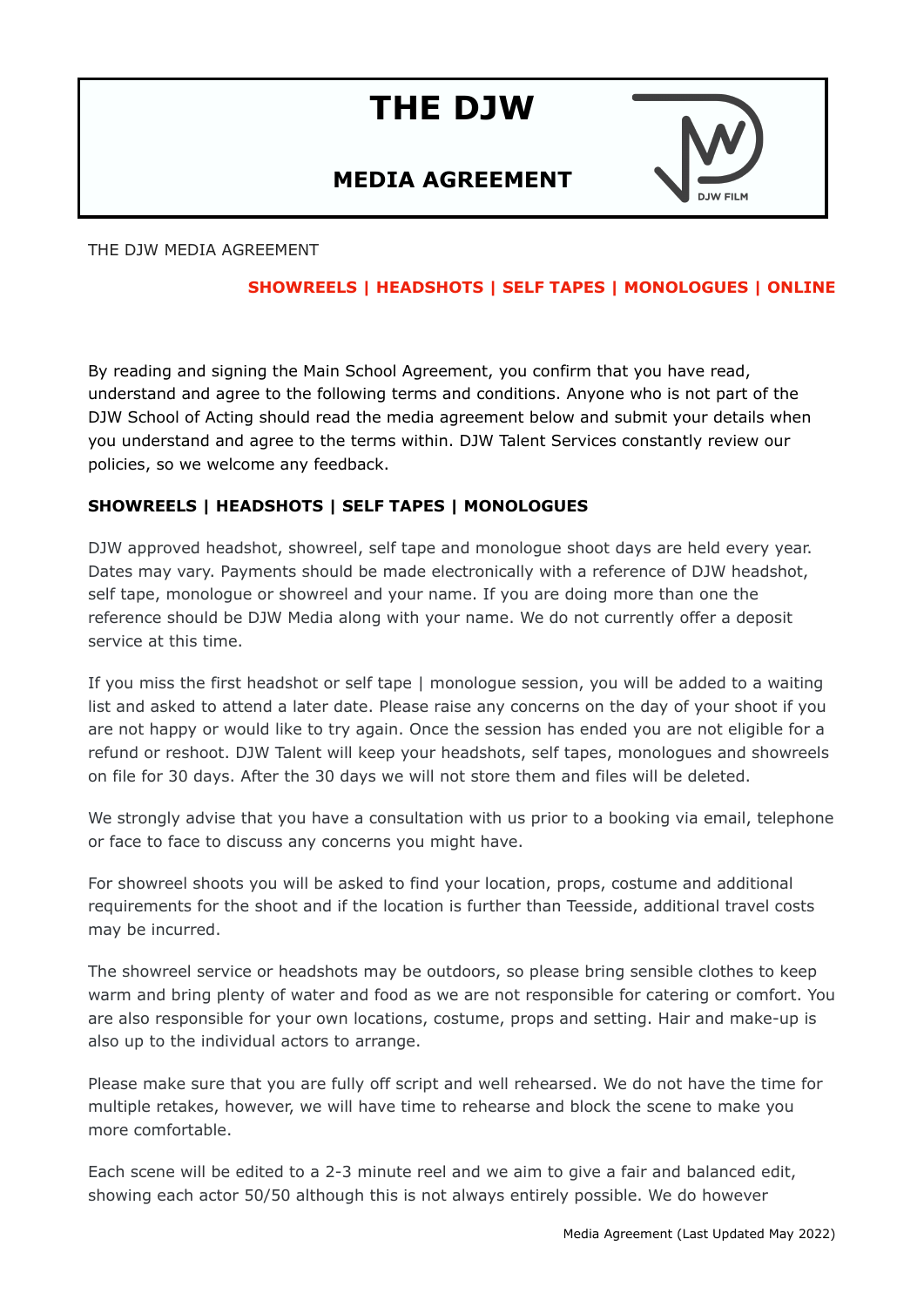endeavour to aim for this result. Each actor will get their own digital copy. It is your responsibility to store your footage as DJW Talent may delete files after the 30 days.

You will need to provide us with a high resolution headshot for the start and end cards.

Headshots will also be approached in the same working manner, DJW aim to take as many photos as we can in the allocated time with an aim of providing 3-5 images that can be used in your portfolio | Spotlight | Website | Social Media etc. You are welcome to bring a change of clothes to the studio, if time permits. Please view all images before leaving the studio to ensure that you are happy. You are entitled to all of the images taken and will be provided with approximately 2-5 edited and modified images.

DJW Talent work with external industry professionals to guarantee high standard results. Headshots, self tapes, monologues and showreels are there to make you stand out when applying for castings, so we want you to be happy. We encourage lots of dialogue from you with us so that you are confident with your end product. The equipment used is industry standard and the highest possible result is aimed for.

Please always check with DJW prior to making a booking as prices may vary or change.

## **CANCELLATIONS**

14 days notice must be given to cancel a booking or you will lose your session payment. In the rare event that DJW have to cancel your session, we will let you know as soon as possible. In such an event, your payment will be reimbursed in full or put towards another date. We are unable to reimburse any other costs you may have incurred, such as travel and accommodation or the hire venues and locations.

#### **RESCHEDULING**

DJW require a minimum of 14 days notice to be able to reschedule a shoot day. We reserve the right to change your booking arrangements should the need arise. We will always inform you prior to this and with reasonable requests and timeframes.

#### **REFUND**

No refund will be given if you are past the 14 day cancellation period. Please ensure you give us at least 14 days notice.

#### **GENERAL ADVICE | HELP | SUPPORT**

If you are unwell and you're within the 14 day notice period, please call us as soon as possible and we'll try and find someone to take your booking or alternatively you can find someone to fill in for you. This means that you are then able to make a new booking. Fees will still apply for the new booking.

In the eventuality that you arrive sick, we reserve the right not to hold the session (you may still be charged)

Please note that we work quickly and efficiently so you must speak up if you are not happy with something immediately and not once the working day has ended. You are entitled to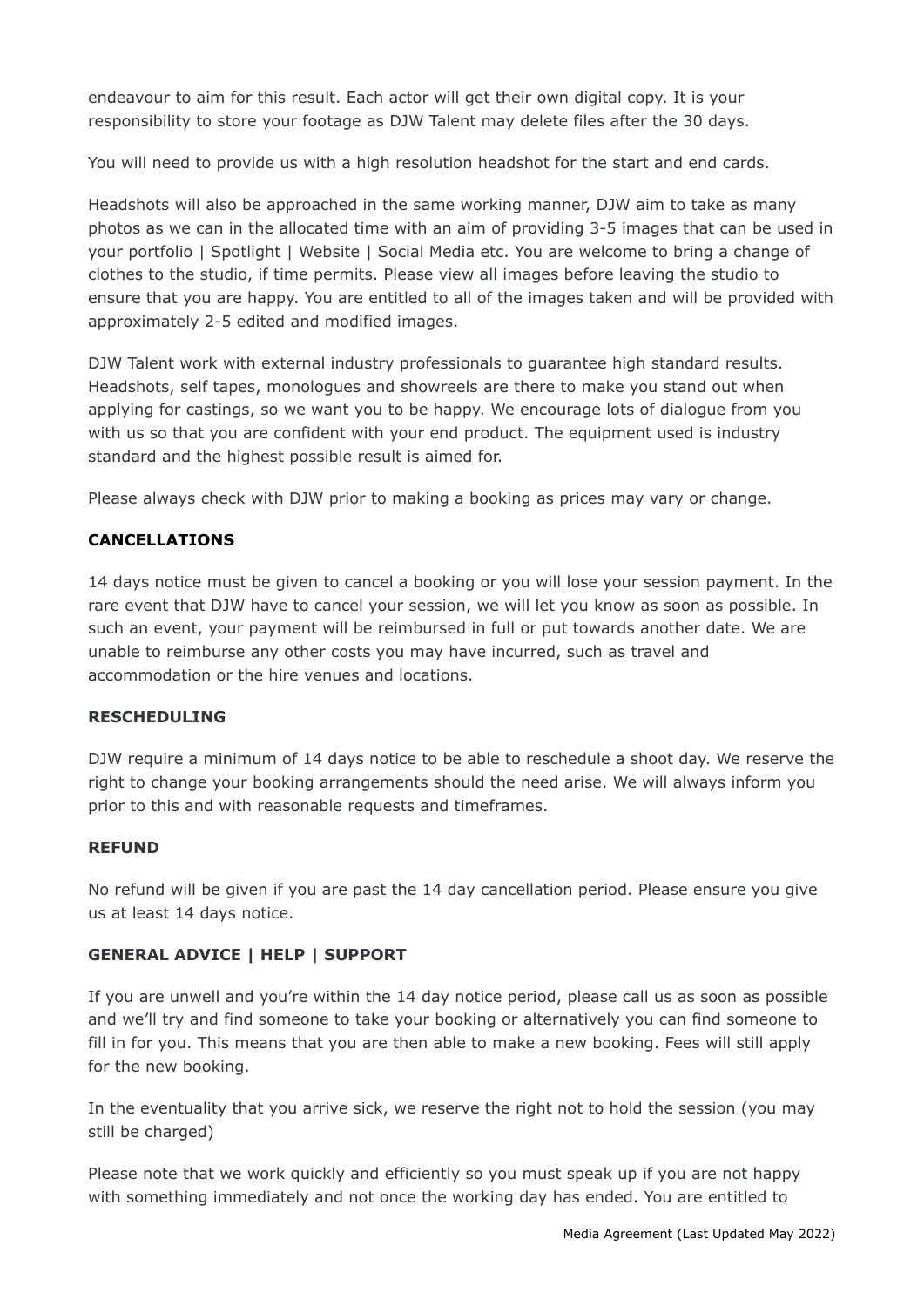playbacks with showreels and image confirmation with headshots, monologues and self tapes. Although as above we do not have time to spend discussing this for too long. We only have a limited working time frame and we cannot exceed that allocated time.

Self tapes must be very well rehearsed and will last 90 seconds in duration.

Monologues must be very well rehearsed and will last 90 seconds to 3 minutes.

You are entitled to two edits of your showreel before we sign off - So when DJW send the rough edit to you, please make sure you write all of your notes down with your scene partner to minimise re-edits.

You will be given a telephone consultation several weeks prior to filming your scene. We will confirm a story and characters with you then we will write a scene for you and your scene partner with no more than two edits.

You are entitled to change dialogue on the day. (within reason)

Anyone under the age of 16 must be accompanied by an adult.

By making a booking with us, you agree that we can contact you to let you know about other offers.

We reserve the right to use any showreels | headshots | self tapes or monologues as examples of our work on our website | in workshops or social media.

We reserve the right to use any testimonials supplied for any marketing purposes.

We reserve the right to use any video or photographic content taken during any client session for any marketing and promotional purposes.

Actors usually upload to Spotlight, Websites, Social Media and Vimeo and Youtube for castings. You must not edit the finished piece to change the nature of the product | service provided by DJW Talent.

Some music may be needed for your Showreel, we cannot use copyright music.

All self tapes, monologues and showreels will have the DJW Talent logo and credits edited into the final file as an end card.

DJW have no obligation to keep your showreel, headshots, monologues or self tape on file and usually all data is deleted after 30 days, so you should download the products and store safely. The majority of clients showreel footage, self tapes, monologues and headshots are deleted from our system upon completion. (we reserve the right to store anything we believe was of particular high standard)

Any showreel cut DJW create is our intellectual property and we retain all rights to any sequences, transitions, effects and stylistic choices used to create your video. However, materials contained in this video may be subject to other copyrights.

By hiring DJW to create your showreel it is assumed within good faith that you have obtained all legal rights for music, brands, and any additional footage you provide to be used in your Media Agreement (Last Updated May 2022)